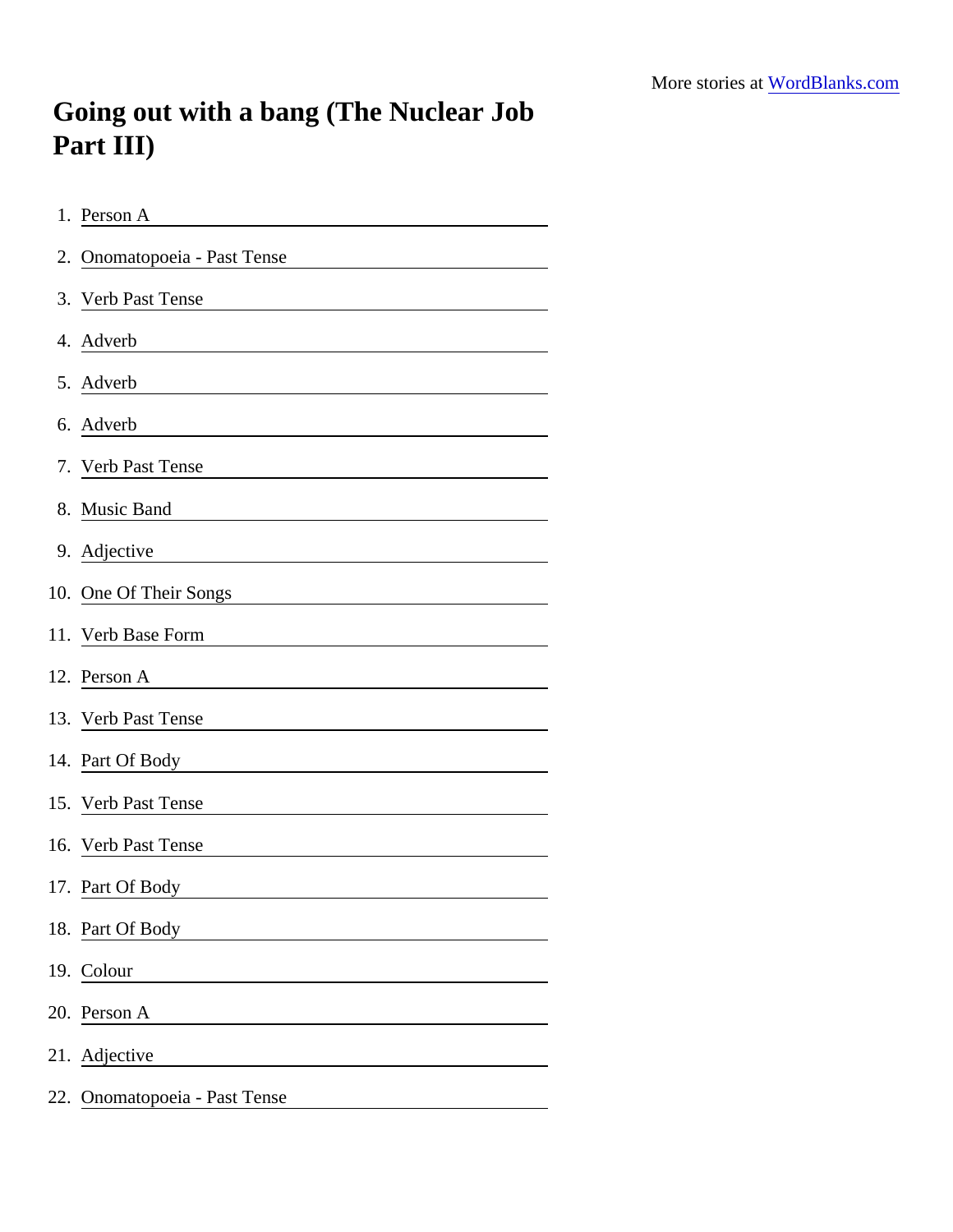|  | 23. Verb Past Tense |
|--|---------------------|
|  |                     |

| 24. Person A - Possession                                                                                                          |
|------------------------------------------------------------------------------------------------------------------------------------|
| 25. Part Of Body - Plural                                                                                                          |
| 26. Colour                                                                                                                         |
| 27. Verb Past Tense                                                                                                                |
| 28. Verb Past Tense                                                                                                                |
| 29. Adjective                                                                                                                      |
| 30. Colour                                                                                                                         |
| 31. Colour<br><u> 1980 - Johann Barn, mars ann an t-Amhain Aonaich an t-Aonaich an t-Aonaich ann an t-Aonaich ann an t-Aonaich</u> |
| 32. Noun Plural                                                                                                                    |
| 33. Noun Plural                                                                                                                    |
| 34. Verb Past Tense                                                                                                                |
| 35. Verb Present Ends In Ing                                                                                                       |
| 36. Verb Present Ends In Ing                                                                                                       |
| 37. Verb Past Tense                                                                                                                |
| 38. Adjective                                                                                                                      |
| 39. Person A                                                                                                                       |
| 40. Verb Present Ends In Ing                                                                                                       |
| 41. Person C                                                                                                                       |
| 42. Person B                                                                                                                       |
| 43. Adjective                                                                                                                      |
| 44. Person B                                                                                                                       |
| 45. Adverb                                                                                                                         |
| 46. Verb Present Ends In Ing                                                                                                       |
| 47. Noun                                                                                                                           |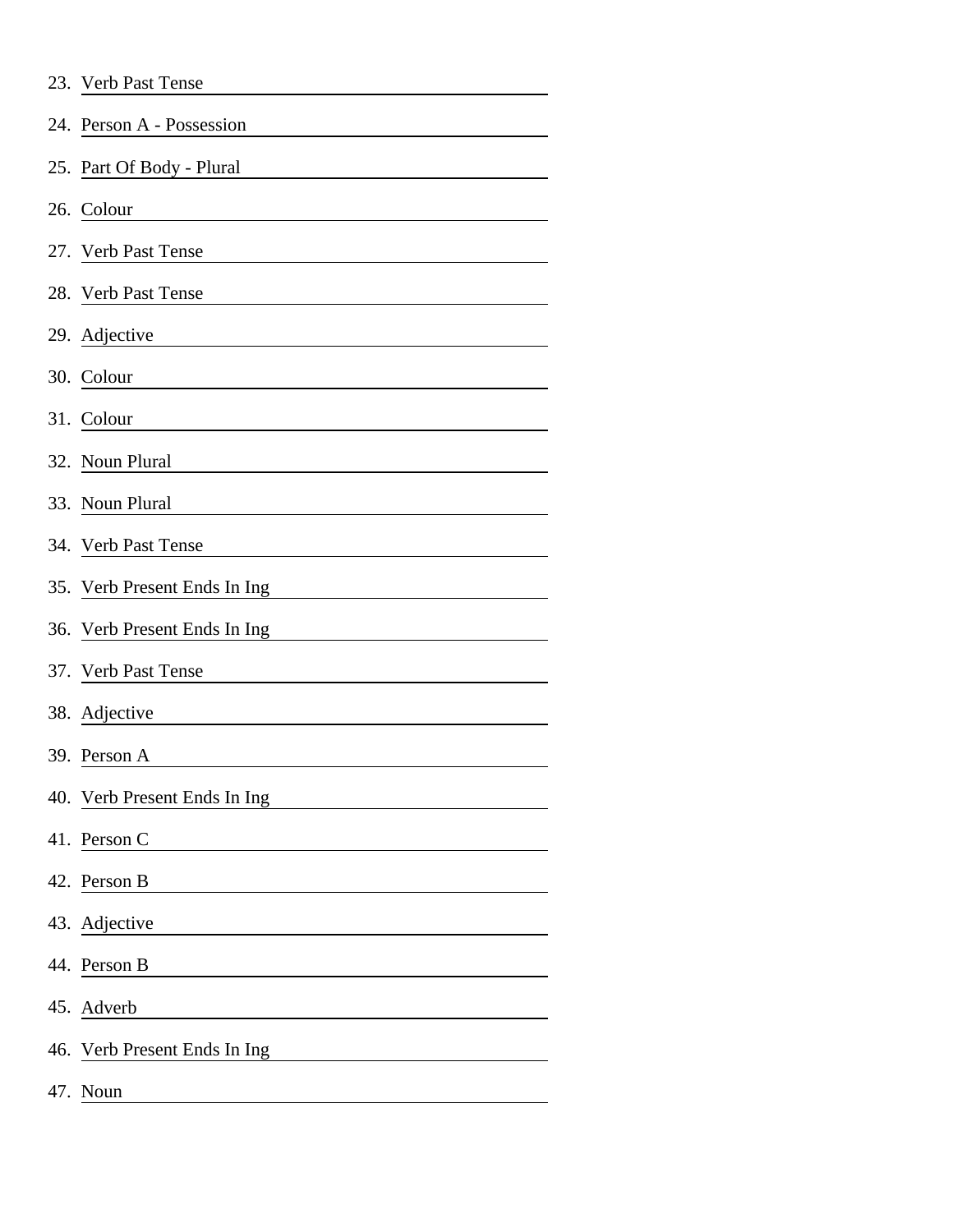|     | 48. Adjective                           |
|-----|-----------------------------------------|
|     | 49. Insult Eg Idiot                     |
|     | 50. Person C                            |
|     | 51. Verb Past Tense                     |
|     | 52. Person B                            |
|     | 53. Verb Past Tense                     |
|     | 54. Part Of Body                        |
|     | 55. Verb Present Ends In Ing            |
|     | 56. Person B                            |
|     | 57. Person C                            |
|     | 58. Verb Present Ends In Ing            |
|     | 59. Verb Present Ends In Ing            |
|     | 60. Adjective                           |
|     | 61. Person B                            |
|     | 62. Adjective                           |
|     | 63. Person B                            |
|     | 64. Person C                            |
|     | 65. Person B                            |
|     | 66. Person C                            |
|     | 67. Verb Present Ends In Ing            |
|     | 68. Verb Past Tense                     |
| 69. | Direction                               |
| 70. | Ocean                                   |
|     | 71. Verb Past Tense                     |
|     | 72. Person C<br><u> 1999 - Jan Jawa</u> |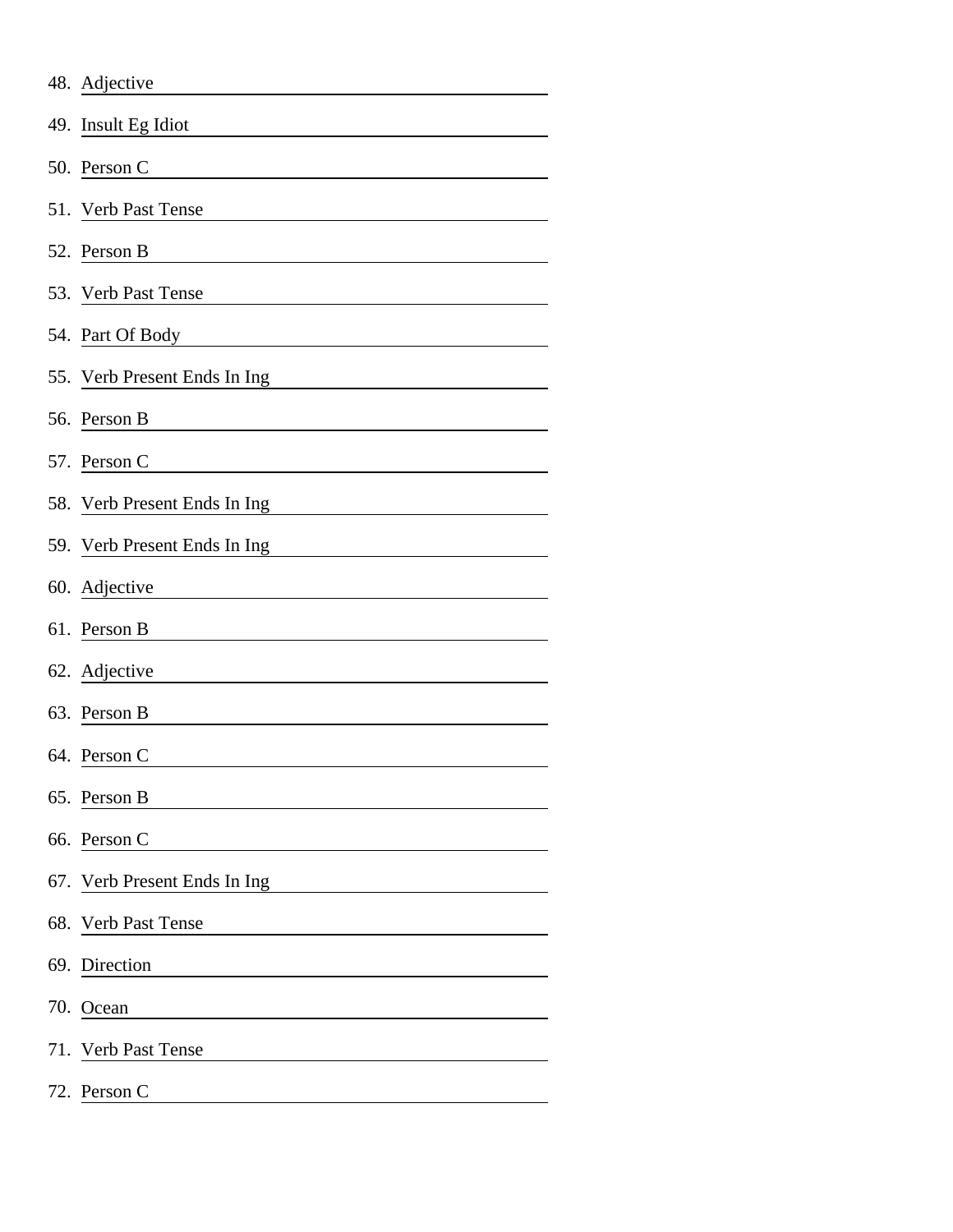| 73. Verb Past Tense                                                                            |
|------------------------------------------------------------------------------------------------|
| 74. Adjective                                                                                  |
| 75. Adjective                                                                                  |
| 76. Allocation Eg Fourth Middle Upper                                                          |
| 77. Part Of Body                                                                               |
| 78. Injury Eg Bleeding                                                                         |
| 79. Verb Past Tense                                                                            |
| 80. Person B                                                                                   |
| 81. Verb Present Ends In Ing                                                                   |
| 82. Verb Past Tense                                                                            |
| 83. Number                                                                                     |
| 84. Adjective                                                                                  |
| 85. Adjective                                                                                  |
| 86. Verb Present Ends In Ing                                                                   |
| 87. Adjective                                                                                  |
| 88. Adjective                                                                                  |
| 89. Verb Present Ends In Ing                                                                   |
| 90. Part Of Body - Plural Eg Faces                                                             |
| 91. Part Of Body<br><u> 1989 - Johann Harry Barn, mars ar breist fan de Fryske kommunent (</u> |
| 92. Person C<br><u> 1989 - Johann Barn, mars ann an t-Amhair an t-A</u>                        |
| 93. Verb Past Tense                                                                            |
| 94. Part Of Body                                                                               |
|                                                                                                |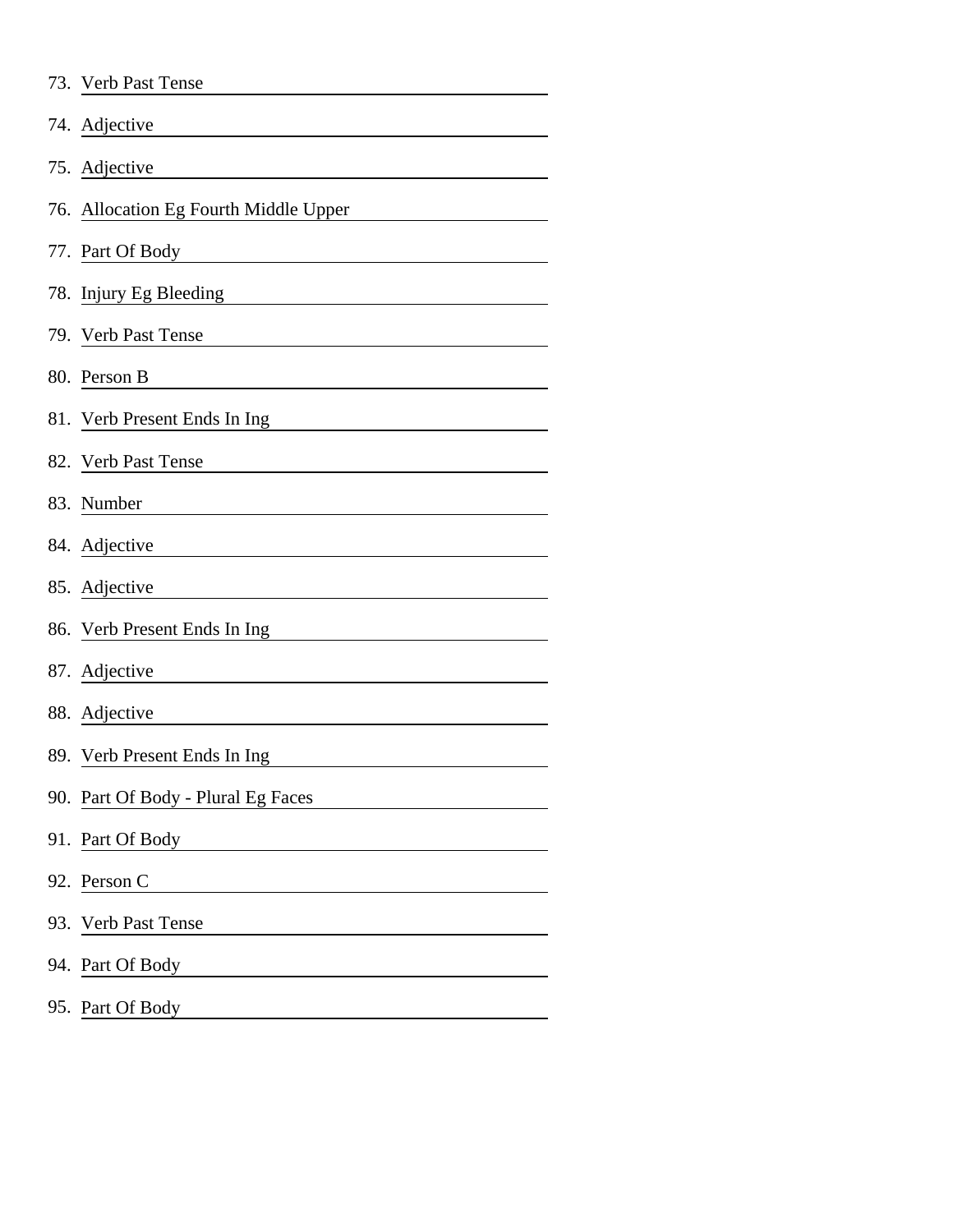## **Going out with a bang (The Nuclear Job Part III)**

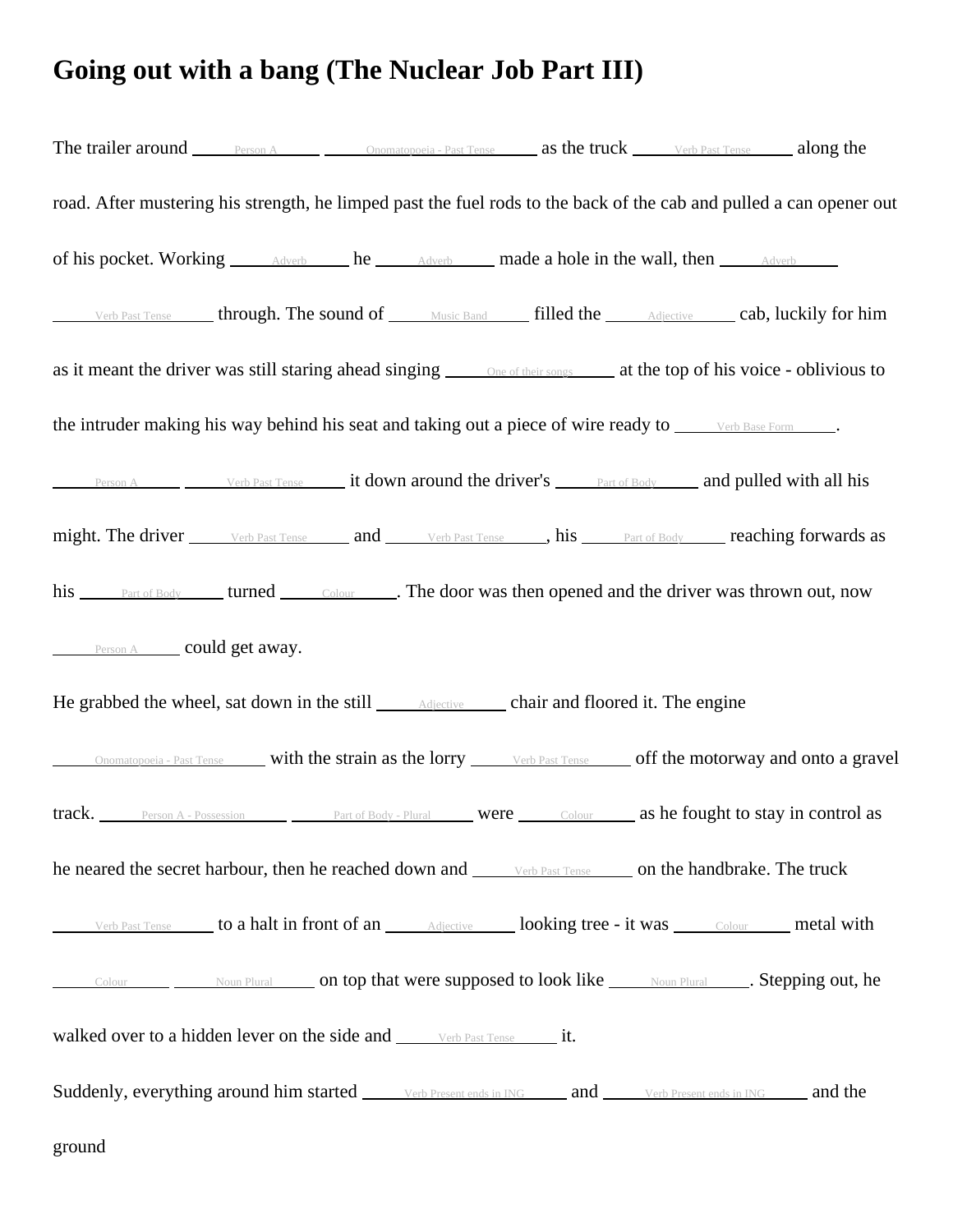| Verb Past Tense _______ slowly open revealing a _______ Adjective _______ tunnel down that appeared to go on for ever.                   |  |                                                                                                                   |
|------------------------------------------------------------------------------------------------------------------------------------------|--|-------------------------------------------------------------------------------------------------------------------|
| Climbing back into the cab <u>Person A</u> put the truck into gear and headed down into the abyss.                                       |  |                                                                                                                   |
|                                                                                                                                          |  | Connection to the outside world <u>verb Present ends in ING</u> behind him as the road closed up. Soon he reached |
| the secret port and there waiting for him was <u>Person C</u> - the gang leader.                                                         |  |                                                                                                                   |
| "What happened to <b>Person B</b> 2 Not Adjective it he?"                                                                                |  |                                                                                                                   |
| <b>Person B nodded</b> Adverb , Verb Present ends in ING <b>at the</b> Noun                                                              |  |                                                                                                                   |
|                                                                                                                                          |  | "You <i>Adjective Insult egidiot</i> Person C <i>Verb Past Tense</i> , then took a stride towards                 |
|                                                                                                                                          |  | Person B and Verb Past Tense his Part of Body across his already Verb Present ends in ING                         |
|                                                                                                                                          |  | face. Person B fell to the floor and didn't get up, out of the corner of his eye he could see <u>Person</u>       |
|                                                                                                                                          |  | C Verb Present ends in ING over to the verb Present ends in ING truck, then driving it past him onto a            |
|                                                                                                                                          |  | Adjective car-ferry and switching it off. Person B cursed to himself, how could he have been so                   |
|                                                                                                                                          |  | Adjective 2. He had been used and beaten, Person B had been killed just so Person C could                         |
| make his fortune on the black market without leaving a trace for the police to find, just two corpses.                                   |  |                                                                                                                   |
|                                                                                                                                          |  | No. Person B would not let this happen. Once Person C was in the cab of the boat, he ignored his                  |
| body verb Present ends in ING at him, and verb Past Tense into the back of the truck once more. He'd                                     |  |                                                                                                                   |
| show all of those up top, he wasn't going to play their game.                                                                            |  |                                                                                                                   |
| Once the boat arrived at the secret island in the <u>Direction Clean Clean</u> the truck was driven off, and                             |  |                                                                                                                   |
| was escorted to the centre of their lair. All members verb Past Tense around to see their biggest earnings                               |  |                                                                                                                   |
| <b>from a single job.</b> Person C <b>c - at the centre -</b> Verb Past Tense <b>comparished a control of them and began a</b> Adjective |  |                                                                                                                   |

and